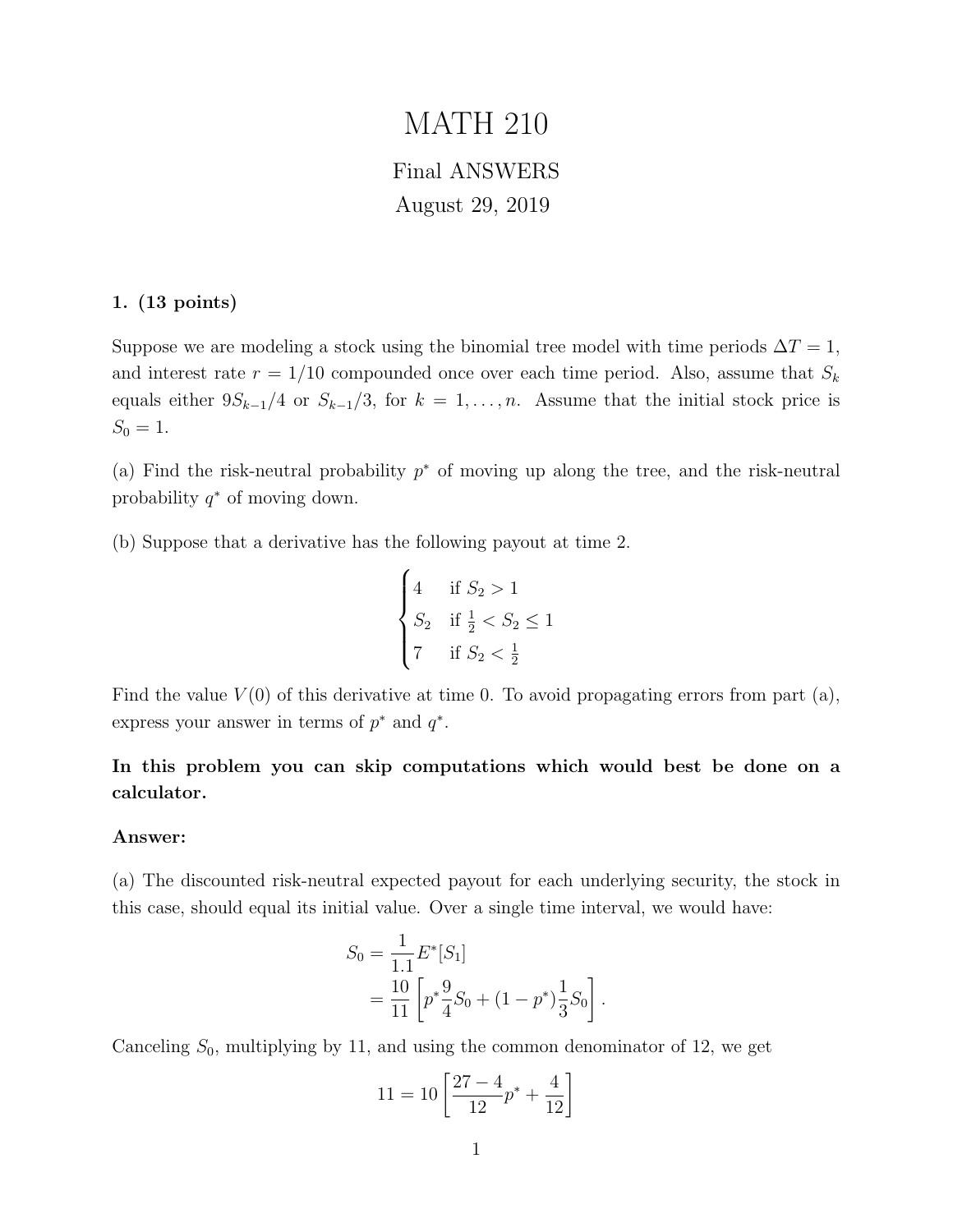Multiplying by 12, we get

$$
132 = 230p^* + 40
$$

and

$$
92 = 230p^*
$$

and

$$
p^* = \frac{92}{230} = \frac{2}{5}
$$
,  $q^* = \frac{138}{230} = \frac{3}{5}$ 

(b) The values of  $S_2$  are:

$$
\frac{81}{16}
$$
,  $\frac{3}{4}$ ,  $\frac{1}{9}$ 

and according to the information given, these would yield the following payouts:

$$
4, \qquad \frac{3}{4}, \qquad 7
$$

and the value 3/4 can be reached by 2 different paths. Using risk-neutral pricing, we find

$$
V(0) = \frac{1}{(1.1)^2} E^* [f(S_2)]
$$
  
= 
$$
\frac{1}{(1.1)^2} \left[ 4(p^*)^2 + \frac{3}{4} \cdot 2p^*q^* + 7(q^*)^2 \right]
$$
  
= 
$$
\frac{1}{1.21} \left[ 4(p^*)^2 + \frac{3}{2}p^*q^* + 7(q^*)^2 \right].
$$

#### 2. (12 points)

Let  $S_t$  be the stock price at time t. Suppose that a derivative called "the elephant" has the following payout at time T.

$$
\begin{cases}\n0 & \text{if } 0 \le S_T < 2 \\
2S_T - 4 & \text{if } 2 \le S_T < 3 \\
5 - S_T & \text{if } 3 \le S_T < 4 \\
1 & \text{if } 4 \le S_T\n\end{cases}
$$

(a) Draw a graph of the payout as a function of  $S_T$  on the grid below.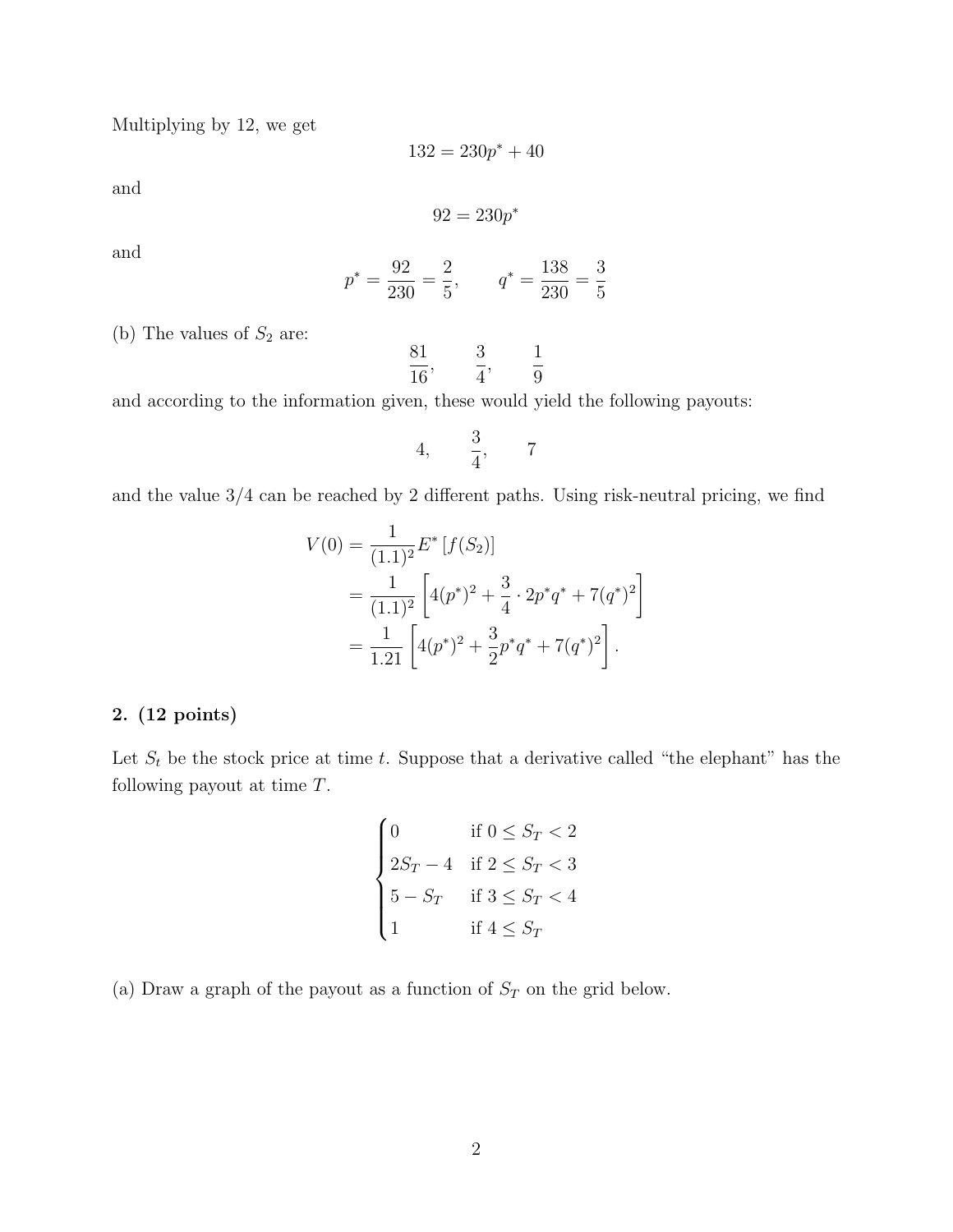

(b) Express the value  $V(t)$  of the derivative at some time  $t < T$  in terms of the prices  $C_K(t,T)$  of call options. Needless to say, you should specify the values K that you are using.

### Answer:

(a)

payout



The price of the derivative would be

$$
V(t) = 2C_2(t, T) - 3C_3(t, T) + C_4(t, T)
$$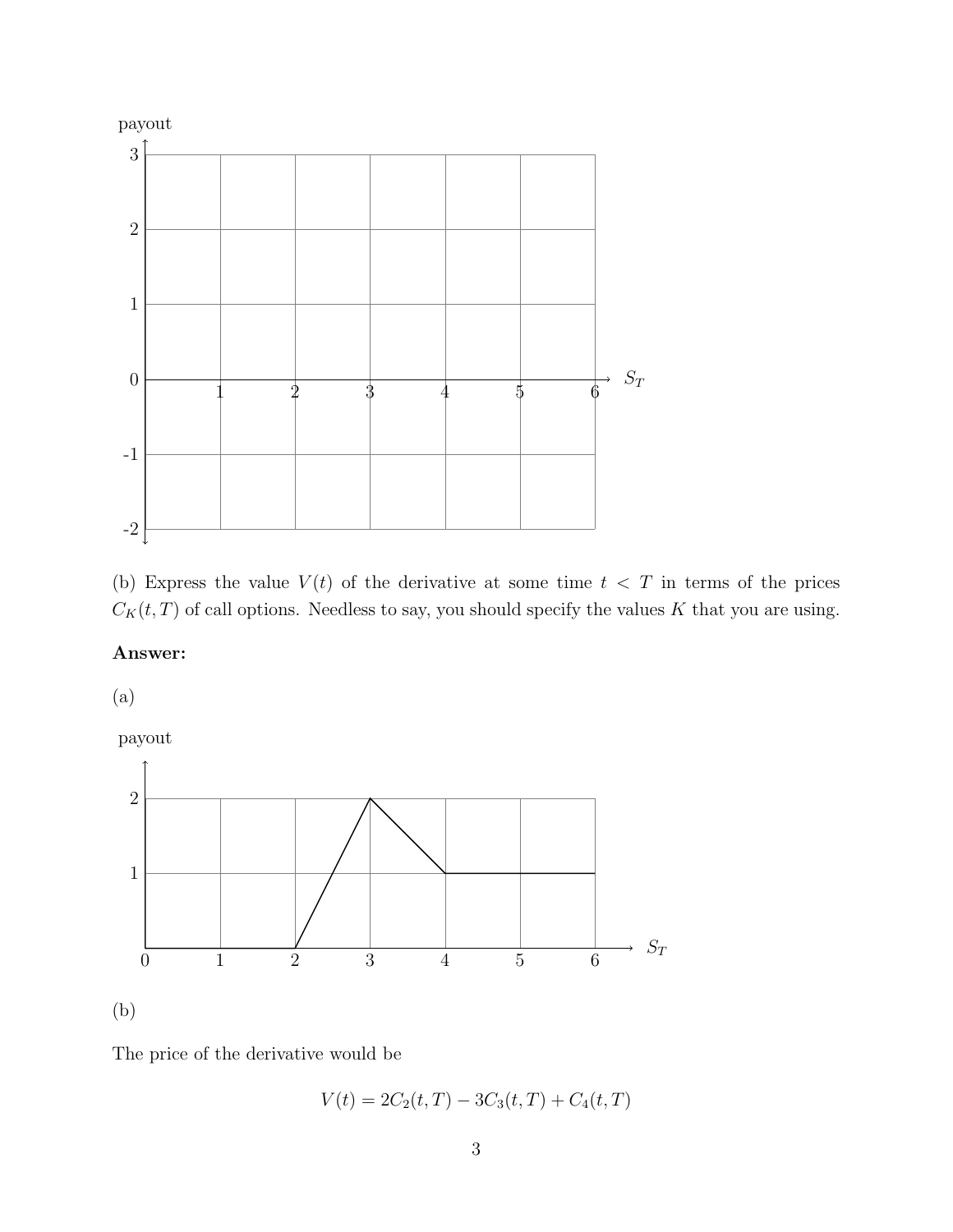#### 3. (13 points)

(a) Suppose we roll n fair dice. Let  $S_n$  be the sum of the n numbers rolled. Also, let  $X_n$  be the number rolled on the nth die. Find

$$
P(S_{100} \text{ is even}).
$$

**Hint:** By considering  $X_{100}$ , find the probability that  $S_{99}$  and  $S_{100}$  have different parity. Two numbers have different parity if one is odd and the other is even.

(b) Suppose we roll two fair dice. Let Y be the sum of the two numbers that were rolled, and let X be the product of the two numbers. Find  $E[X|Y=8]$ .

#### Answer:

(a) Adding an odd number to  $S_{99}$  changes the parity, and adding an even number keeps it the same. But  $X_{100}$  has equal probability of being even or odd, since the outcomes are 1, 2, 3, 4, 5, 6 with equal probability. Also,  $S_{100} = S_{99} + X_{100}$ , and  $S_{99}$  and  $X_{100}$  are independent. Therefore if  $S_{99}$  is odd,  $S_{100}$  has probability  $1/2$  of being odd or even. The situation is the same if  $S_{99}$  is even. Therefore,  $S_{100}$  has equal probability of being odd or even. Thus

$$
P(S_{100} \text{ is even}) = \frac{1}{2}.
$$

(b) The rolls that would give a sum of 8 are  $(2, 6), (3, 5), (4, 4), (5, 3), (6, 2)$  and they each have probability 1/36. So they would be equally likely conditioned on  $Y = 8$ , and the conditional probability of each outcome would be 1/5 since there are 5 outcomes. The products are 12, 15, 16, 15, 12 respectively. Therefore,

$$
E[X|Y=8] = \frac{12+15+16+15+12}{5} = \frac{70}{5} = 14.
$$

#### 4. (12 points)

Recall that the Black-Scholes formula gave the following result for the price of a call option.

$$
C_K(t,T) = S_t \Phi(d_1) - K e^{-r(T-t)} \Phi(d_2)
$$

where

$$
d_1 = \frac{\ln\left(\frac{S_t}{K}\right) + \left(r + \frac{1}{2}\sigma^2\right)(T - t)}{\sigma\sqrt{T - t}}, \qquad d_2 = d_1 - \sigma\sqrt{T - t}.
$$

Also recall that

$$
S_t \Phi'(d_1) = K e^{-r(T-t)} \Phi'(d_2). \tag{1}
$$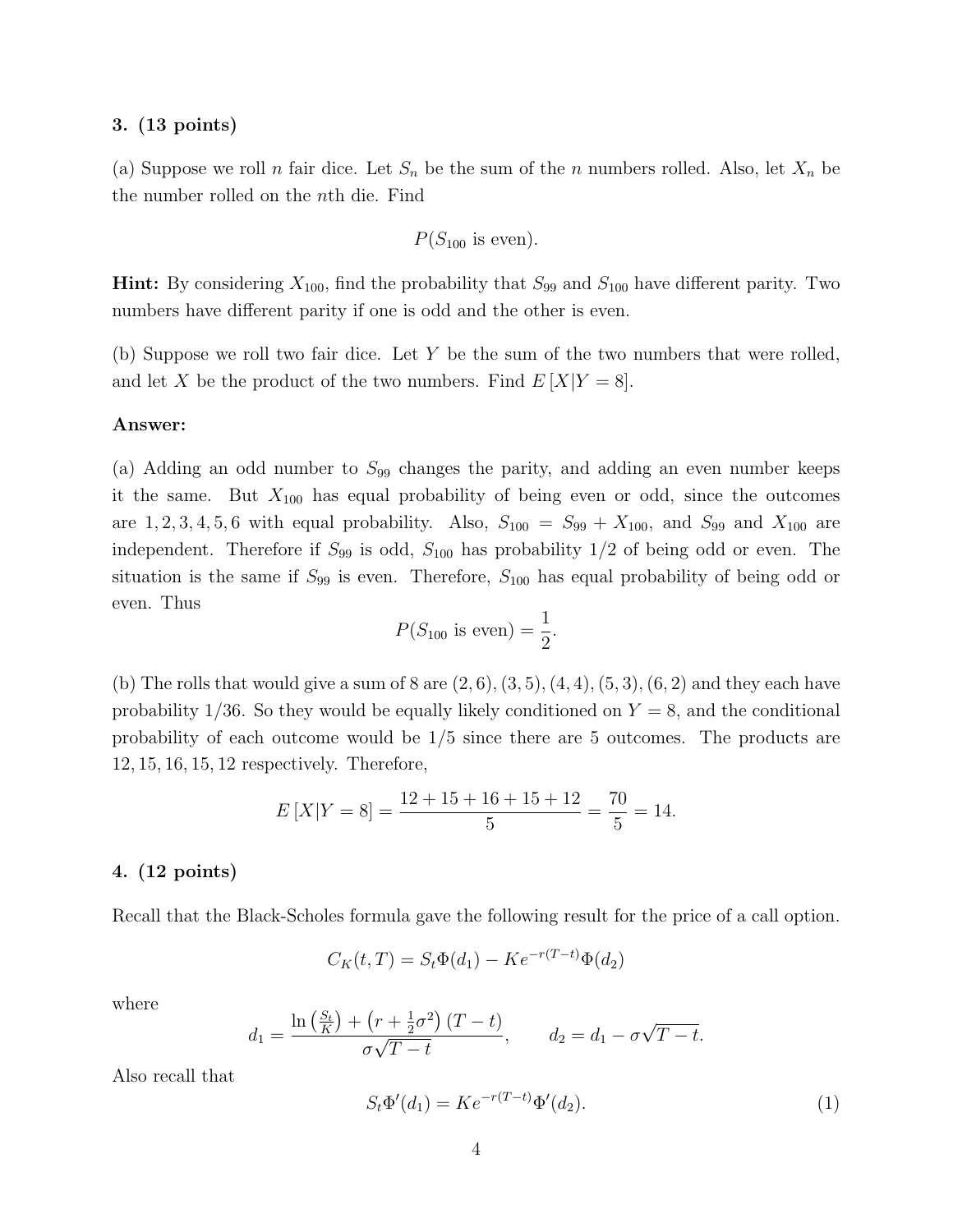Suppose we define

$$
\mu = \frac{dC_K(t, T)}{dK}.
$$

(a) Find  $d(d_1)/dK$  and  $d(d_2)/dK$ .

(b) Use part (a) to find  $\mu$ . To receive full credit, you need to use equation (1) to do as much cancellation as possible.

#### Answer:

(a) We have

$$
\frac{d(d_1)}{dK} = \frac{-1/K}{\sigma\sqrt{T-t}} = -\frac{1}{K\sigma\sqrt{T-t}}
$$

$$
\frac{d(d_2)}{dK} = \frac{d(d_1)}{dK} = -\frac{1}{K\sigma\sqrt{T-t}}
$$

(b) Using part (a) we get

$$
\frac{dC_K(t,T)}{dK} = S_t \Phi'(d_1) \frac{d(d_1)}{dK} - Ke^{-r(T-t)} \Phi'(d_2) \frac{d(d_2)}{dK} - e^{-r(T-t)} \Phi(d_2)
$$
  
= 
$$
-\frac{1}{K\sigma\sqrt{T-t}} \left[ S_t \Phi'(d_1) - Ke^{-r(T-t)} \Phi'(d_2) \right] - e^{-r(T-t)} \Phi(d_2)
$$
  
= 
$$
-e^{-r(T-t)} \Phi(d_2).
$$

by equation (1).

#### 5. (13 points)

Suppose the continuously compounded interest rate  $r$  is constant. Consider an annuity in which you receive \$100 at the end of the first, third, and every odd year up to and including the 15th year. At the end of the second, fourth, and every even year up to and including the 14th year, you must pay \$105. Currently it is the beginning of the first year. Find the present value of the annuity, in terms of r. Make sure to simplify your answer so that it is not a sum of a large number of terms.

#### Answer:

First consider the positive payments. These accrue at times  $1, 3, 5, \ldots, 15$ , so their present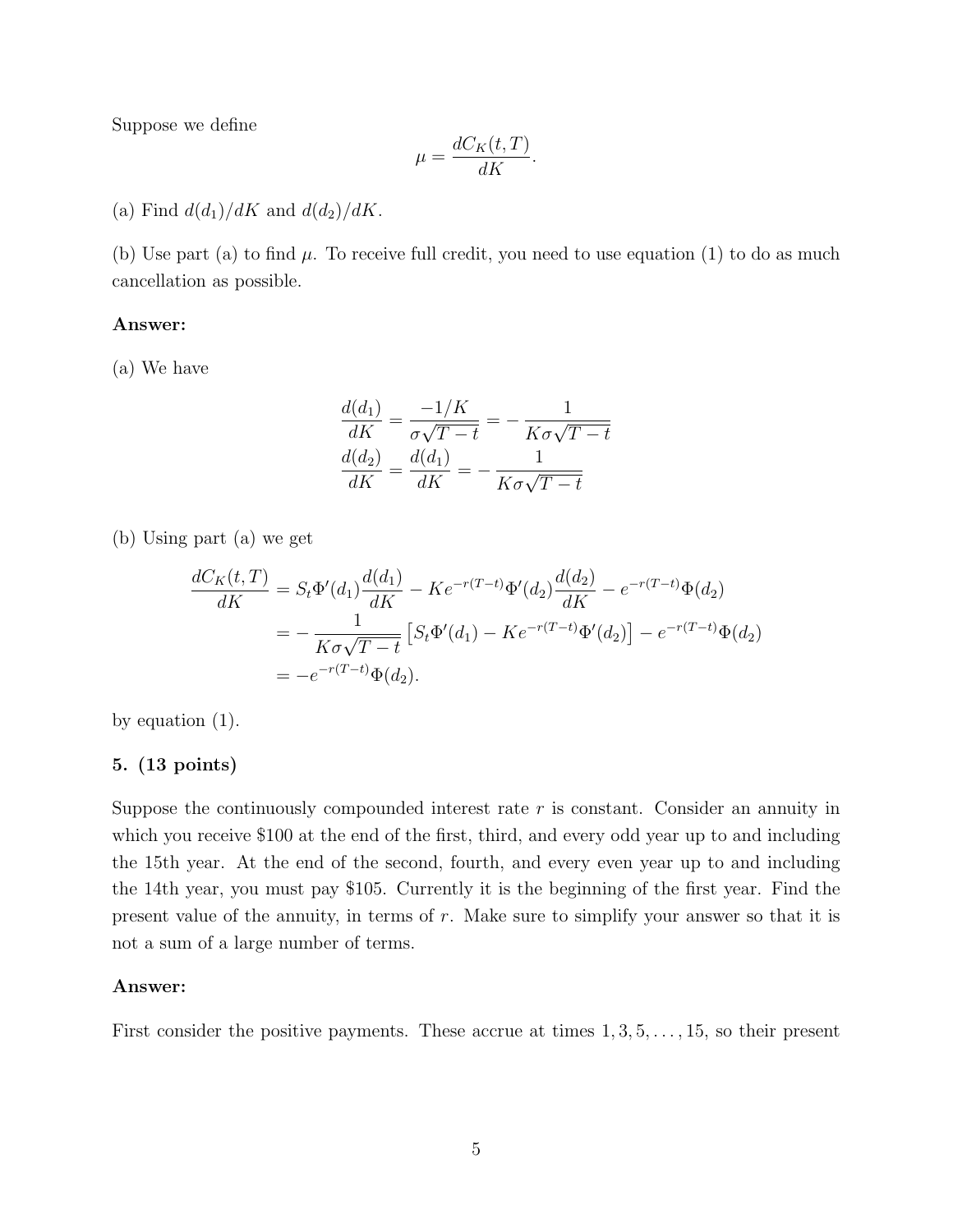value is

$$
V_1 = 100 \left[ e^{-r} + e^{-3r} + \dots + e^{-15r} \right]
$$
  
= 100e^{-r} \left[ 1 + e^{-2r} + e^{-4r} + \dots + e^{-14r} \right]   
= 100e^{-r} \left[ 1 + e^{-2r} + (e^{-2r})^2 + \dots + (e^{-2r})^7 \right]   
= 100e^{-r} \frac{1 - (e^{-2r})^8}{1 - e^{-2r}}   
= 100 \frac{1 - e^{-16r}}{e^r - e^{-r}}.

Now consider the payments, which occur at times  $2, 4, \ldots, 14$ . As in the above calculation, we find that their present value is

$$
V_2 = -105 \left[ e^{-2r} + e^{-4r} + \dots + e^{-14r} \right]
$$
  
= -105e^{-2r} \left[ 1 + e^{-2r} + e^{-4r} + \dots + e^{-12r} \right]   
= -105e^{-2r} \left[ 1 + e^{-2r} + (e^{-2r})^2 + \dots + (e^{-2r})^6 \right]   
= -105e^{-2r} \frac{1 - (e^{-2r})^7}{1 - e^{-2r}}   
= -105 \frac{1 - e^{-14r}}{e^{2r} - 1}.

So altogether, the present value is

$$
V = 100 \frac{1 - e^{-16r}}{e^r - e^{-r}} - 105 \frac{1 - e^{-14r}}{e^{2r} - 1}.
$$

#### 6. (13 points)

Recall that if you enter a vanilla swap contract, at each time  $T_i : i = 1, \ldots, n$  you must pay  $\alpha K$  and you will receive  $\alpha L_{T_{i-1}}[T_{i-1}, T_i]$ . Here  $\alpha$  is the length of each time interval  $[T_{i-1}, T_i]$ . Also, the forward swap rate is

$$
y_t[T_0, T_n] = \frac{Z(t, T_0) - Z(t, T_n)}{P_t[T_0, T_n]}
$$

where

$$
P_t[T_0, T_n] = \sum_{i=1}^n \alpha Z(t, T_i)
$$

The forward swap rate is the value of the fixed rate  $K$  which makes the swap worth  $0$  at time  $t$ . For other values of  $K$ , the swap is worth

$$
V_K^{SW}(t) = (y_t[T_0, T_n] - K) P_t[T_0, T_n]
$$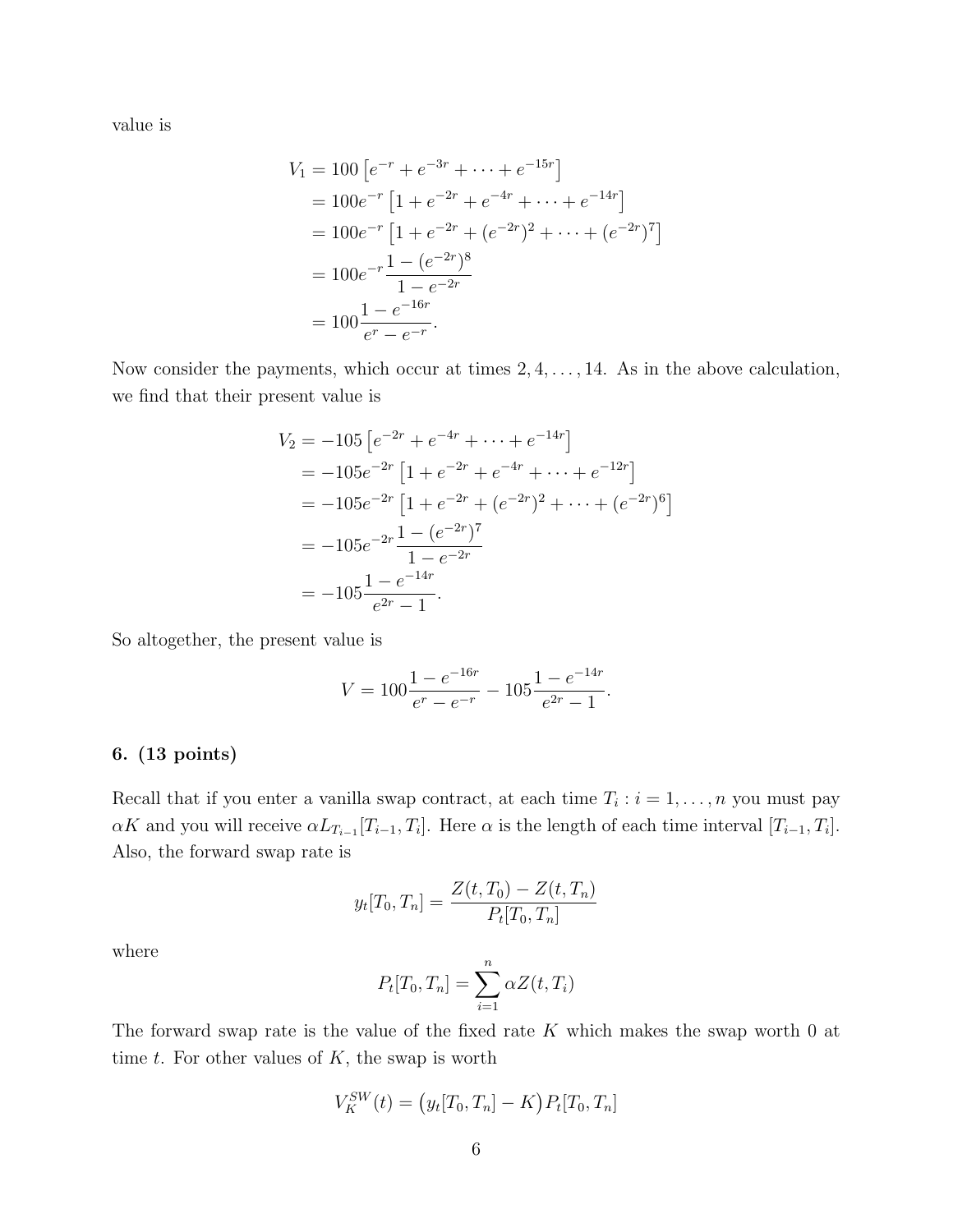(a) Let  $n = 2N$ , so n is an even number. Suppose that you decide to skip every other payment, so you only pay  $\alpha K$  at times  $T_1, T_3, \ldots, T_{2N-1}$ . What is the value of the swap now?

(b) Suppose that you skip the payments in part (a), but also skip receiving LIBOR payments at those same times. What is the value of the swap now?

#### Answer:

(a) The only difference from before is that you avoid making fixed payments  $\alpha K$  at times  $T_2, T_4, \ldots, T_{2N}$ . So the new value of the swap must be the old value plus the present value of these missed payments. The present value of the missed payments is

$$
\alpha K \sum_{i=1}^{N} Z(t, T_{2i})
$$

and so the new value of the swap would be

$$
(y_t[T_0, T_n] - K) P_t[T_0, T_{2N}] + \alpha K \sum_{i=1}^N Z(t, T_{2i}).
$$

(b) In this case, the term  $P_t[T_0, T_{2N}]$  should be replaced by the sum of ZCB prices involving only the times at which the swap payments occur. These times are  $T_1, T_3, \ldots, T_{2N-1}$ . So we should replace  $P_t[T_0, T_{2N}]$  by

$$
Q_t[T_0, T_{2N}] = \sum_{i=1}^{N} \alpha Z(t, T_{2i-1})
$$

and then the swap would be worth

$$
(y_t[T_0, T_n] - K)Q_t[T_0, T_{2N}].
$$

#### 7. (12 points)

Recall that  $\Phi(x)$  is the cumulative distribution function of a  $N(0, 1)$  random variable Z. That is,

$$
\Phi(x) = P(Z \le x) = \int_{-\infty}^{x} \frac{1}{\sqrt{2\pi}} e^{-\frac{y^2}{2}} dy
$$

(a) Suppose X is a  $N(2,3)$  random variable. Express  $P(-1 < X < 3)$  using one or more terms  $\Phi(a)$ , and constant numbers if you need them.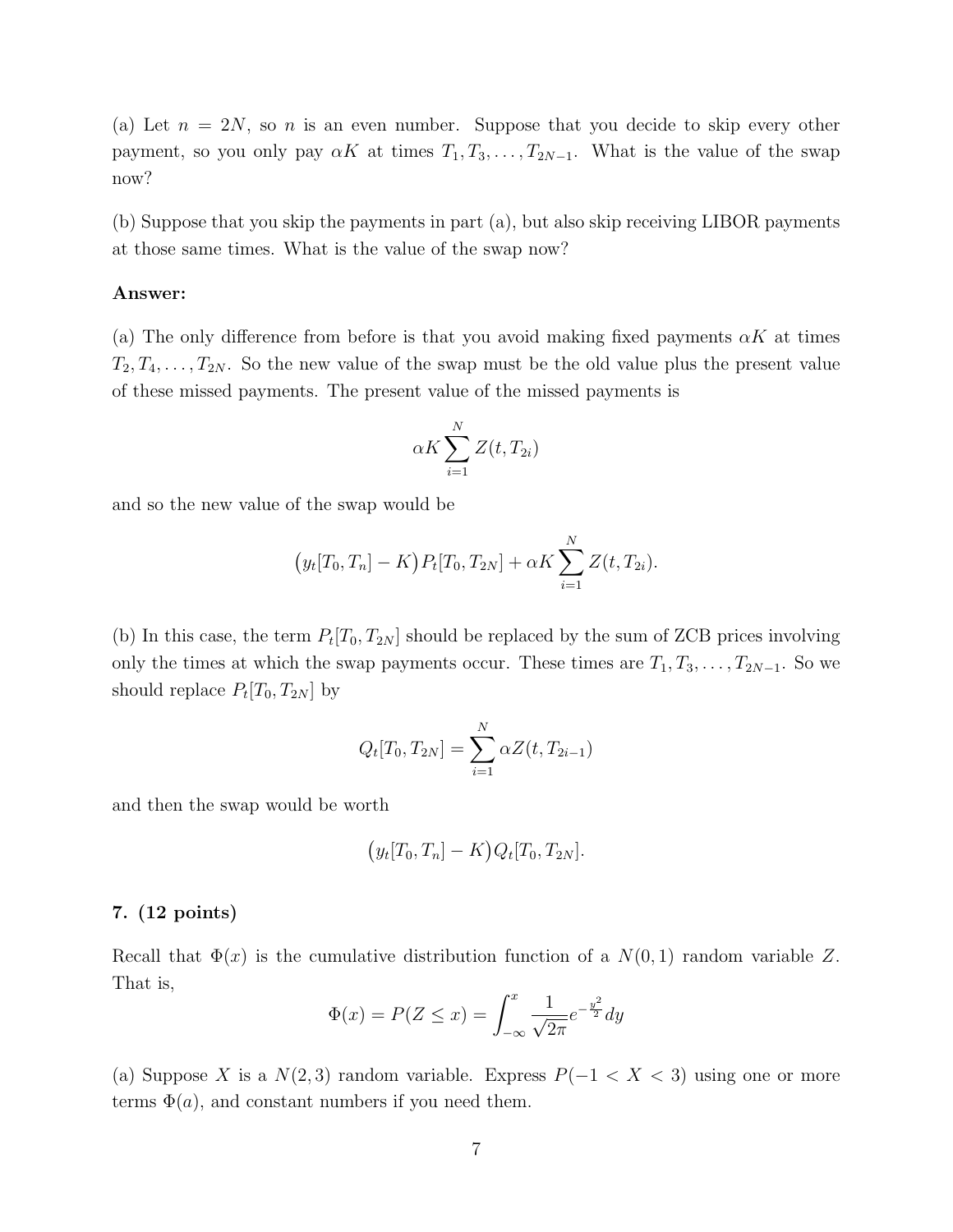(b) Now express  $P(-1 < X < 3)$  only using terms  $\Phi(a)$  with  $a \geq 0$ , and constant numbers if you need them. (Such values  $\Phi(a)$  would appear in tables).

#### Answer:

(a) First, note that we can transform X into a  $N(0, 1)$  random variable by subtracting the mean and dividing by the standard deviation.

$$
Z = \frac{X - 2}{\sqrt{3}} \sim N(0, 1).
$$

Then

$$
P(-1 < X < 3) = P(-3 < X - 2 < 1)
$$
\n
$$
= P\left(-\sqrt{3} < \frac{X - 2}{\sqrt{3}} < \frac{1}{\sqrt{3}}\right)
$$
\n
$$
= P\left(-\sqrt{3} < Z < \frac{1}{\sqrt{3}}\right)
$$
\n
$$
= \Phi\left(\frac{1}{\sqrt{3}}\right) - \Phi(-\sqrt{3}).
$$

(b) We must express  $\Phi(-)$ √ 3) in terms of  $\Phi(a)$  for some positive number a, and perhaps using a constant number. By the symmetry of the standard normal density, we see that

$$
\Phi(-\sqrt{3}) = P(Z < -\sqrt{3}) = P(Z > \sqrt{3}) = 1 - \Phi(\sqrt{3})
$$

So using part (a), we find

$$
P(-1 < X < 3) = \Phi\left(\frac{1}{\sqrt{3}}\right) - \Phi(-\sqrt{3})
$$
\n
$$
= \Phi\left(\frac{1}{\sqrt{3}}\right) + \Phi(\sqrt{3}) - 1.
$$

#### 8. (12 points)

At current time  $t$ , a certain stock paying no income has price 38, the forward price with maturity T on the stock is 41, and the price of a zero coupon bond with maturity T is 0.95. Determine whether there is an arbitrage opportunity. If there is, find an arbitrage portfolio and verify the portfolio you construct is an arbitrage portfolio. Calculators are not allowed, so you might need to use  $0.95 = 19/20$ .

#### Answer: